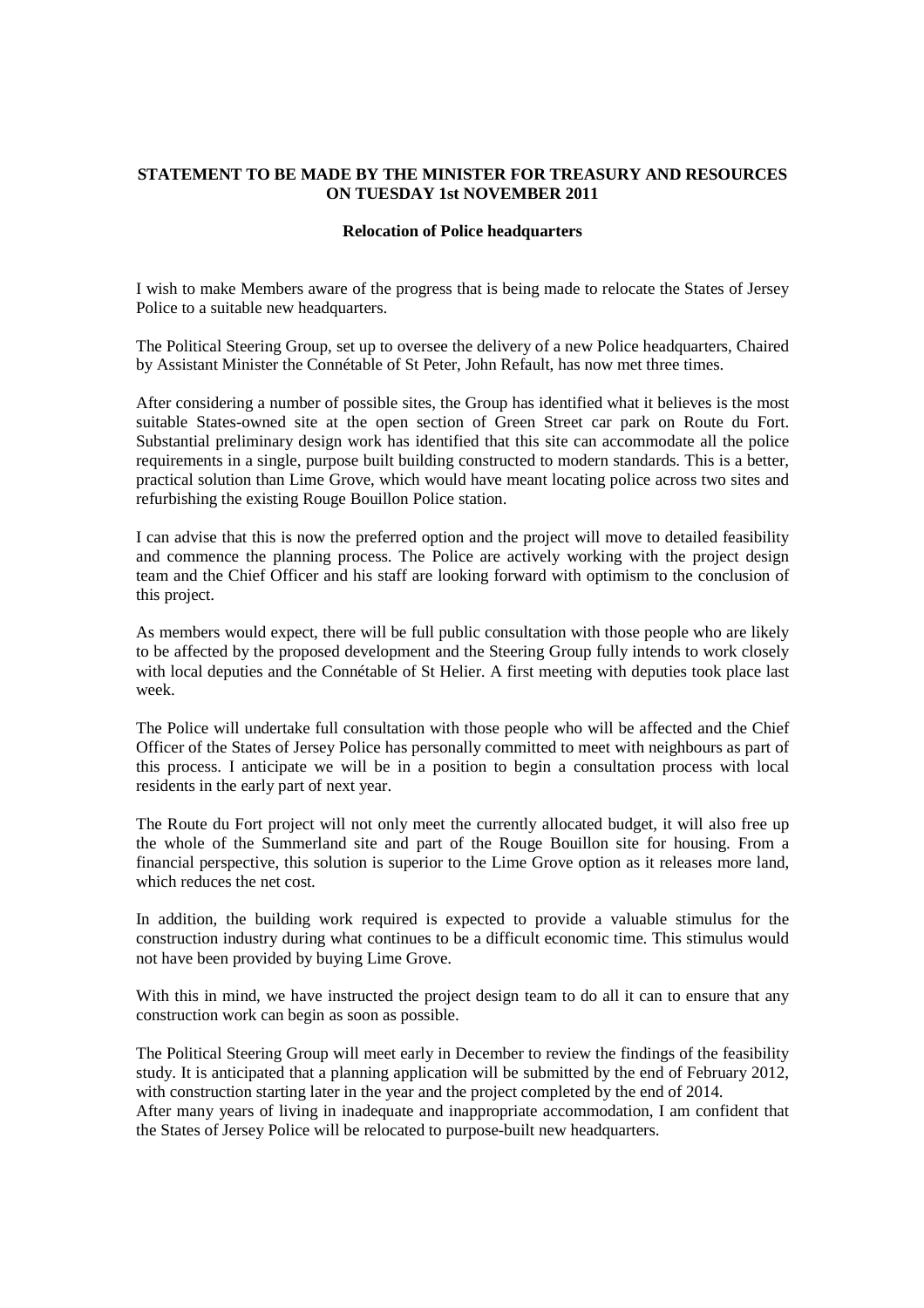Yesterday the Chief of Police told me he was delighted that a solution appears to have been found for the States of Jersey Police. He said he was particularly pleased for his staff, as this development will provide the kind of working environment they deserve to deliver modern policing in Jersey.

Overall, whilst this has been a difficult issue to resolve, I have no doubt that this single site proposal will prove to be a better solution for the service, deliver better value for the States of Jersey, release more land for housing and provide a purpose built environmentally efficient headquarters for the Police.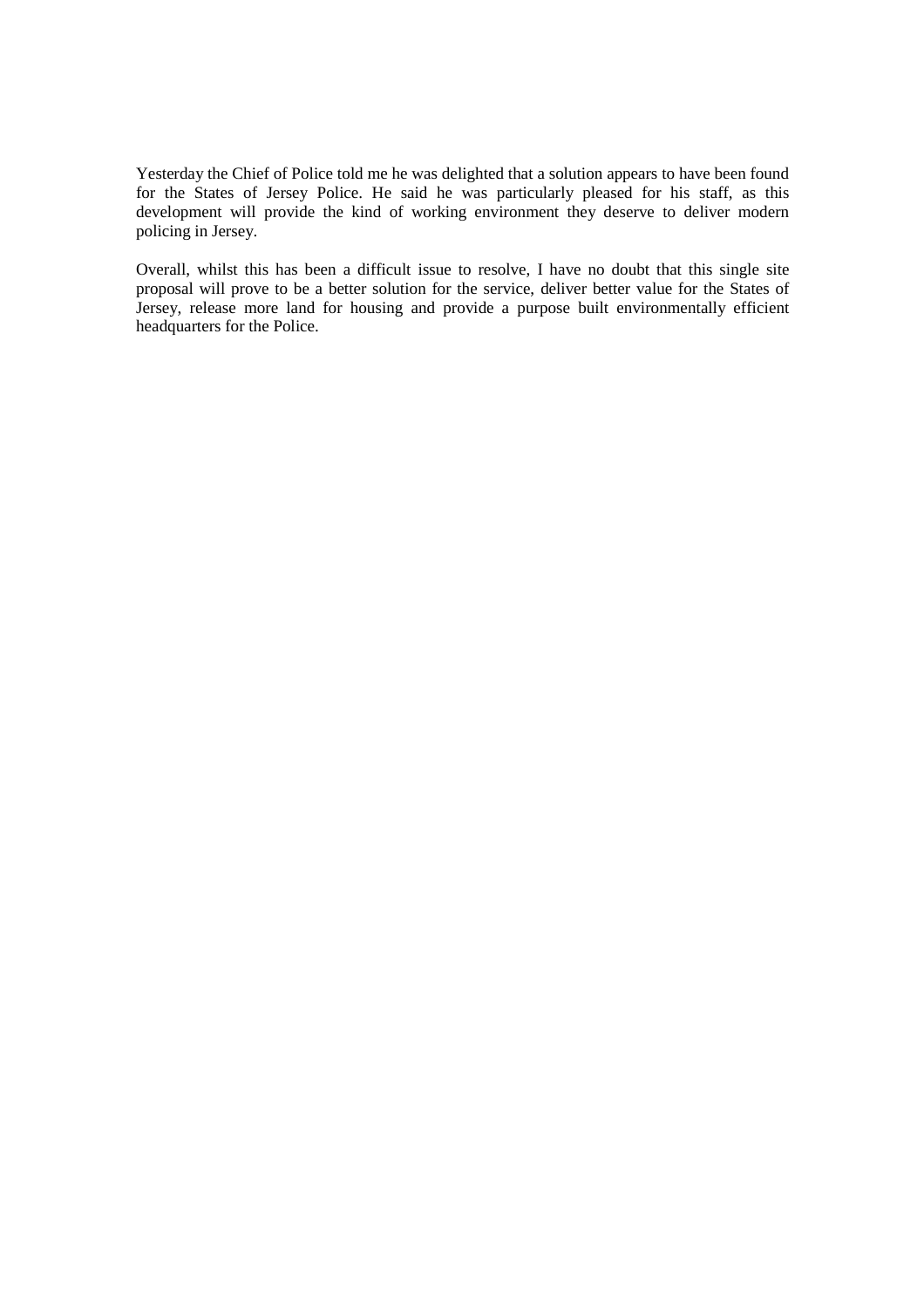### **The Bailiff:**

So then we come to Statements on a Matter of Official Responsibility and the Minister for Treasury and Resources will make a statement regarding the relocation of the States of Jersey Police Headquarters.

### **5. Statement by the Minister for Treasury and Resources regarding relocation of the States of Jersey Police Headquarters**

### **5.1 Senator P.F.C. Ozouf (The Minister for Treasury and Resources):**

I wish to make Members aware of the progress that has been made to relocate the States of Jersey Police to a suitable new headquarters. The political steering group set up to oversee the delivery of a new police headquarters chaired by my Assistant Minister, the Constable of St. Peter, has now met 3 times. After considering a number of possible sites, the group has identified what it believes is the most suitable States-owned site at the open section of Green Street car park on Route de Fort. Substantial preliminary design work has identified that this site can accommodate all the police requirements into a single purpose-built building constructed to modern standards. This is a better practical solution than Lime Grove House which would have meant locating police across 2 sites and refurbishing the existing Rouge Bouillon Police Station. I can advise that this is now the preferred option and the project will move to detailed feasibility and commence the planning process. The police are actively working with the project design team and the Chief Officer and his staff are looking forward with optimism to the conclusion of this project. As Members would expect, there will be full consultation with those people who are likely to be affected by the proposed development and the steering group fully intends to work closely with local Deputies and the Connétable of St. Helier. A first meeting with Deputies took place last week. The police will undertake full consultation with those people who will be affected and the Chief Officer of the States of Jersey Police has personally committed to meet with neighbours as part of the process. I anticipate we will be in a position to begin a consultation process with local residents in the early part of next year. The La Route du Fort project will not only meet the current allocated budget, it will free-up the whole of the Summerland site and part of Rouge Bouillon site for housing. From a financial perspective, this solution is superior to the Lime Grove House option, as it releases more land which reduces the net cost. In addition, the building work required is expected to provide a valuable stimulus for the construction industry during what continues to be difficult times. This stimulus would not have been provided by buying Lime Grove House. With this in mind, we have instructed the project design team to do all it can to ensure that any construction work can begin as soon as possible. The political steering group will meet in early December to review the findings of the feasibility study. It is anticipated that a planning application will be submitted by the end of February 2012 with construction starting later in the year and the project completed by the end of 2014. After many years of living in inadequate and inappropriate accommodation, I am confident that the States of Jersey Police will be relocated to purpose-built new headquarters. Yesterday, the Chief of Police told me he was delighted that the solution appears to have been found for the States of Jersey Police. He was particularly pleased for his staff, as the development will provide the kind of working environment they deserve to deliver modern policing in Jersey. Overall, while this has been a difficult issue to resolve. I have no doubt that this single site will prove a better solution for the service, deliver better value for money for the States of Jersey, release more land for housing and provide a purpose-built environmentally efficient headquarters for the police.

#### **5.1.1 Senator T.J. Le Main:**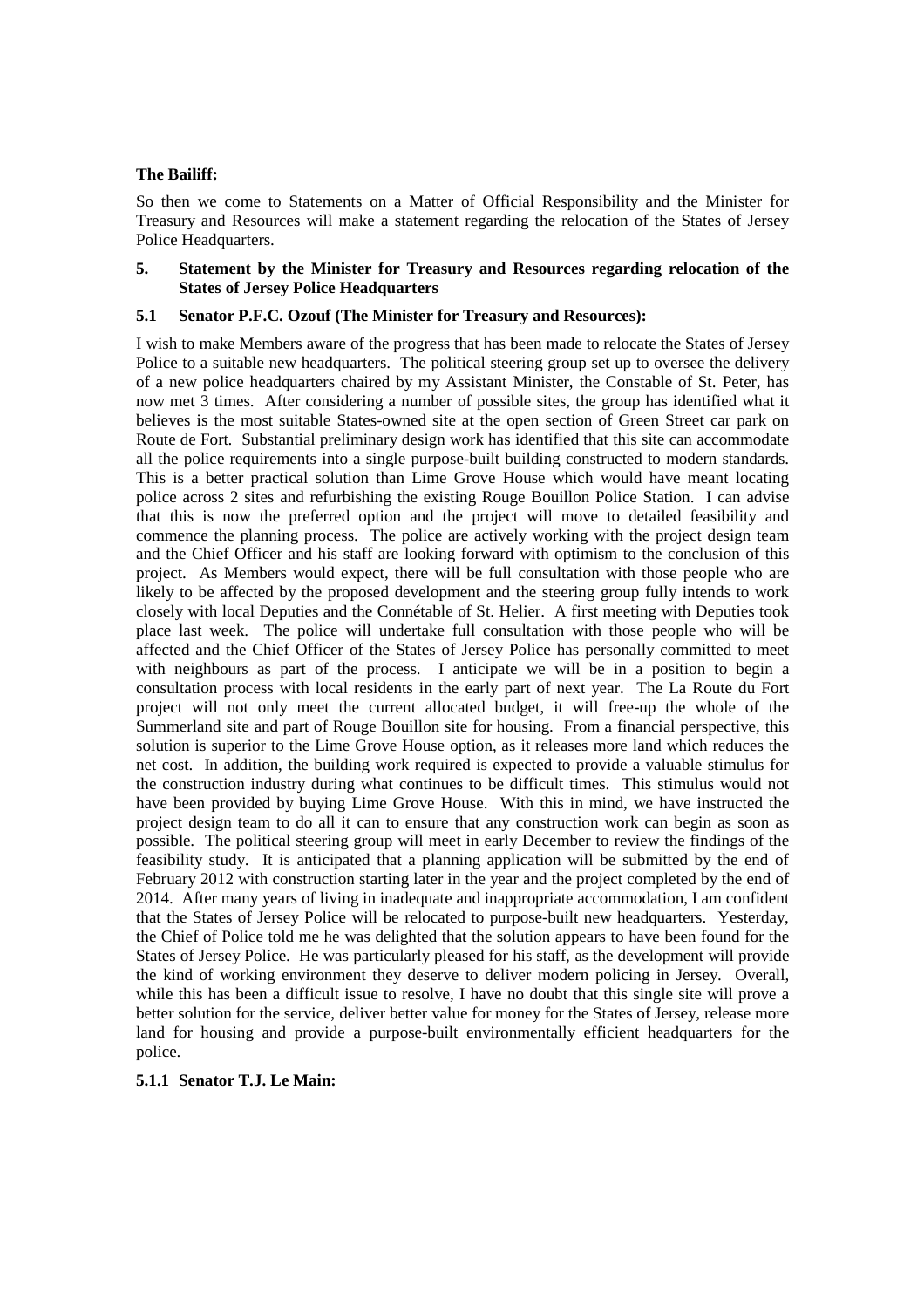Does the Minister feel that he has been publicly and unfairly treated over the Lime Grove House issue and will he consider changing his mind on standing for Chief Minister? **[Laughter] [Members: Oh!]** 

## **Senator P.F.C. Ozouf:**

I am not going to make any comment in relation to that. I will be making a statement in relation to that matter within the next couple of days. I do feel that this Lime Grove House issue has been difficult and has certainly been one of the most difficult issues I have had to deal with.

## [12:15]

I hope the statement today allays the fears that many Members of this Assembly and perhaps the public had in relation to the Lime Grove House saga. I maintain the view that a single site for the police is best and it is also best for releasing housing land for the Minister for Housing.

# **5.1.2 Deputy J.A. Martin:**

Does this statement get the Minister for Treasury and Resources off the hook or does it do what it says because I was one of the Deputies who was called in last week and I said: "Before you do this, and it is already out in the press today, would you do proper consultation?" This is a done deal. This is not and the residents round there … Health have not been consulted. We have got a high density nursing home across the road and this is not what I was promised at the meeting last week. I said: "Write to all the people, consult properly, do not end up with a statement that today the police are very happy that they are going to have a new police station there in 4 year's time. This is not how we do things." Will the Minister please agree? Forget the rest of Lime Grove House, they run around like headless chickens finding a quick place to make the Minister for Treasury and Resources look better and it just happens to be next to the other place they wanted except it … and the last question, there is a question here is when we move the Town Park Gas Place to, and I was told by the Transport and Technical Service we will deal with that movement when we redevelop Green Street car park and we add another 300 spaces. This will not happen and we will have in No. 1 District again a car park 50 yards from the Town Park and we will have it for the next 20 years if this goes ahead.

## **Senator P.F.C. Ozouf:**

For years I was told that there was no alternative site for the police. I found that difficult to accept and then I was put in the position of having to be supportive of Lime Grove House and all the issues that the Assembly is well aware of. The Deputy is right to say that this is not a *fait accompli*. This is the preferred site from the steering group which has been meeting in order to find a solution for the police. It is the preferred site. There is a great deal of work to be done on that and there is a great deal of consultation with residents. Residents were going to have some part of the police located at Lime Grove House. The proposal is to put the single site on Route de Fort and the steering group chaired ably by the Constable of St. Peter has spent time discussing the implications of that, sirens, *et cetera*, and has judged that this is the best location for the police and residents will be consulted. They will have undertakings by the Chief of Police about noise. In fact, it is not noise from the police in the area of Rouge Bouillon, it is the fire station and the ambulance that are the main emitters of noise and there will be full consultation and a full planning process. In relation to Green Street car park, that is a car park that does not currently fill. This will mean a reduction of 85 spaces for the police but the Deputy is quite right to state the importance of dealing with car parking and finding alternative car parking spaces, whether that be Ann Court, whether that be underground, the gasometer or elsewhere. Parking is an important related issue and will be part of the overall process of finding a solution.

## **5.1.3 Senator S.C. Ferguson:**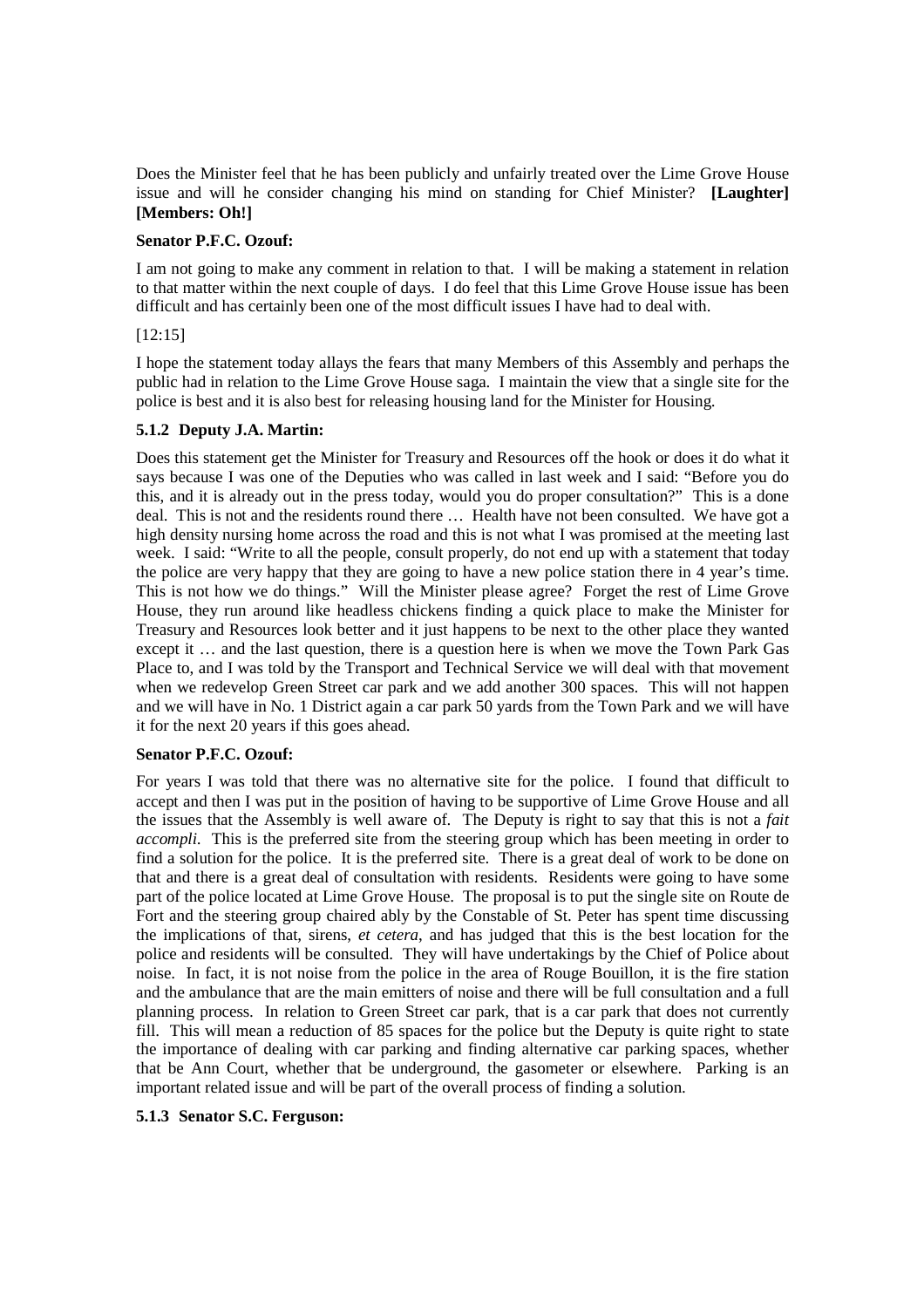Why is this site better than Summerland, which was the original Plan B, particularly when the concept of using Green Street as an ambulance station was rejected by the Ambulance Service some years ago?

## **Senator P.F.C. Ozouf:**

There is a two-phase process in resolving Rouge Bouillon, in my view: firstly, relocating the police and secondly, as a second phase of the project, I believe that we should be moving to relocate the Ambulance and the Fire Service to a non-residential site perhaps around the Harbour area and commercial areas where residents would not be disturbed in a way that the police does not do. The original Lime Grove House development released Summerland so that is a common site that would have been released for housing. The current proposal - the preferred site that is the subject of this statement - releases additionally Rouge Bouillon and I just take minor issue with the statement of the Minister for Home Affairs earlier about a later delivery. The Lime Grove House solution would have had police on 2 sites and there was not sufficient budget in order to deal with the refurbishment of the police station in the original plan and that would have been delivered much later on. While the administration is later, this gives the police the complete solution earlier on a single site and I think delivers a more efficient and more environmental solution. It is vastly superior in terms of land released for housing which I would have thought would be welcomed by the Senator.

### **Senator S.C. Ferguson:**

Supplementary, Sir?

#### **The Bailiff:**

Excuse me, Senator, I am sorry, I have got a lot of Members wanting to ask questions and there is only 10 minutes so …

### **Senator S.C. Ferguson:**

Well, are you going to tell the Minister to just abbreviate his answers a bit, Sir?

#### **The Bailiff:**

Well, that would be a good idea.

## **5.1.4 Senator P.F. Routier:**

This statement sounds like good news for the police and the public who interact with the police service but I really want to pick up on the point about car parking. Currently the car park is well used, although the Senator did mention it does have spaces occasionally, but it is well used and the east and the north of St. Helier is suffering at the present time with a lack of parking as found out at the opening of the Town Park the other day. I would ask the Senator if he can give any assurances to the public who are looking for parking around the east and north of town that parking will be available to them in the future.

### **Senator P.F.C. Ozouf:**

Absolutely, we need to increase car parking capabilities. I think we have made the wrong decision in doing away with all the car parking and not dealing with the unintended consequences, even though the Town Park is marvellous. We do need to find additional space. Ann Court, the existing potentially expansion site of the Town Park, Snow Hill and the Waterfront and Pier Road is a car park that is not well used. Differential pricing: the new sites should all be part of this overall package.

#### **5.1.5 Senator F. du H. Le Gresley:**